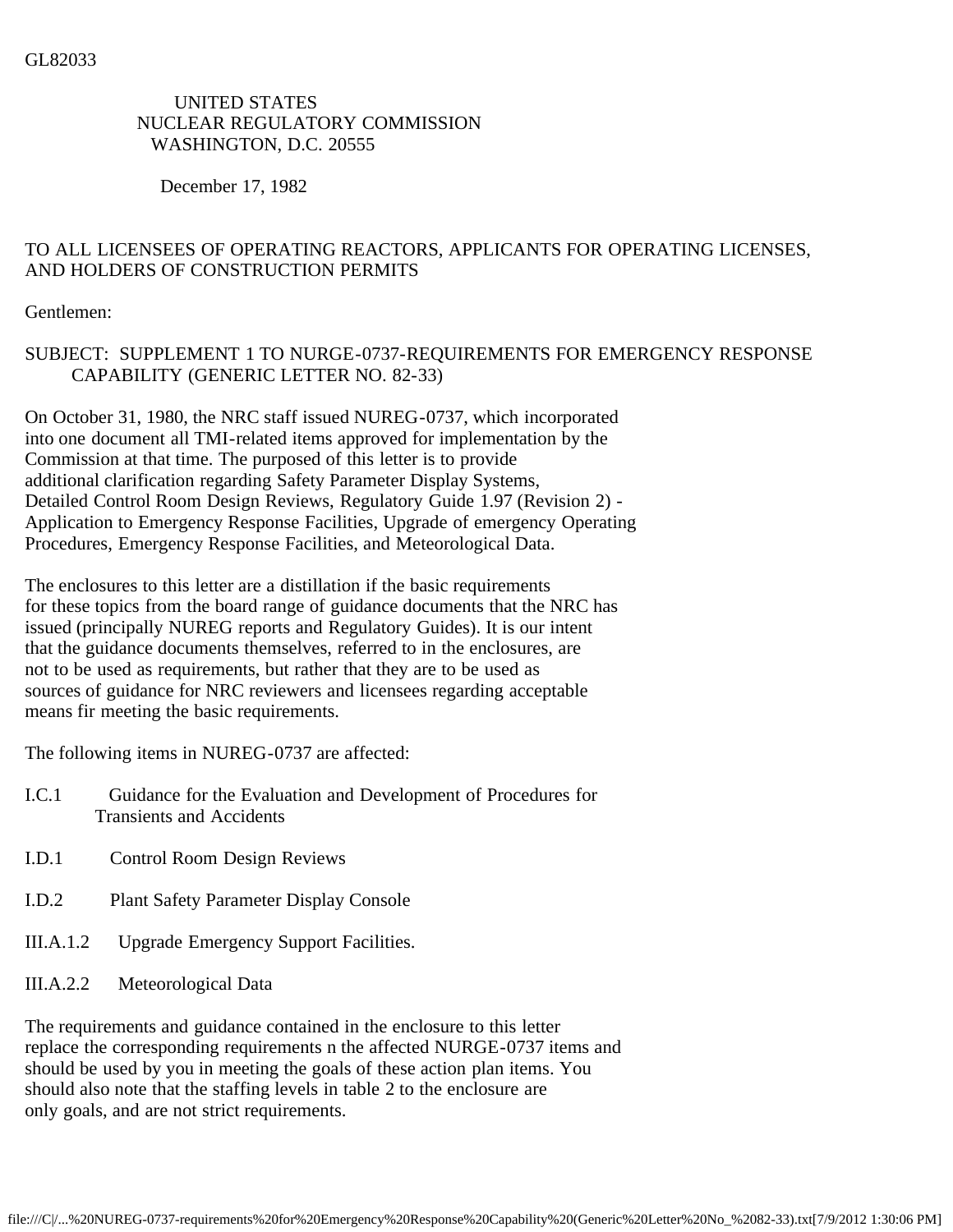## 8212060349

.

-2-

You will note that the enclosure does not specify a schedule for completing the requirements. It has become apparent, through discussions with owners' quately consider the integration of these related activities. In recognition of this and the difficulty in implementing generic deadlines, the Commission has adopted a plan to establish realistic plant-specific schedules that take into account the unique aspects of the work at each plant. By this plan, each licensee is to develop and submit its own plant-specific schedule which will be reviewed by the assigned NRC Project Manager. The NRC Project Manager and licensee will reach an agrement on the final schedule and in this manner provide for prompt implementation of these important improvements while optimizing the use of utility and NRC resources.

Applicants for construction permits are expects to comply with the requirements of 10 CFR 50.34(f), and should consider this document to be additional guidance in meeting these requirements. For holders of construction permits and applicants for operating reactors, plant-specific schedules for the implementation of these requirements will be developed in a manner similar to that being used for operating reactors, taking into consideration the degree of completion of the power plant.

In order to answer questions you may have regarding the Commission's policy on these issues and the implementation process to be used by project managers, regional workshop will be conducted by senior staff members according to the following schedule:

| Region I      |              | Washington, D.C. - Week of 2/14/83  |
|---------------|--------------|-------------------------------------|
| Region II     | Atlanta Ga.  | - Week of $2/21/83$                 |
| Region III    | Chicago, Ill | - Week of $2/21/83$                 |
| Region IV & V |              | San Francisco, CA - Week of 2/28/83 |

You will be notified of specific locations and times for the workshops at a later time.

Accordingly, pursuant to 50.54(f), operating reactor licensees and holders of construction permits are requested to furnish, no later than April 15, 1983 a proposed schedule for completing each of the basic requirements for the items identified in the enclosures to this letter,. You are encouraged to work closely with your NRC Project Manger during this process so that we can reach an agreement on the final schedule as quickly as possible. In addition, you are requested to submit with it a description of your plans for phased implementation and integration of the emergency response activities. Your plans for integration will be reviewed as part of our evaluation, it will take action, as necessary, to assure that such requirements and commitments ar appropriately enforceable.

.